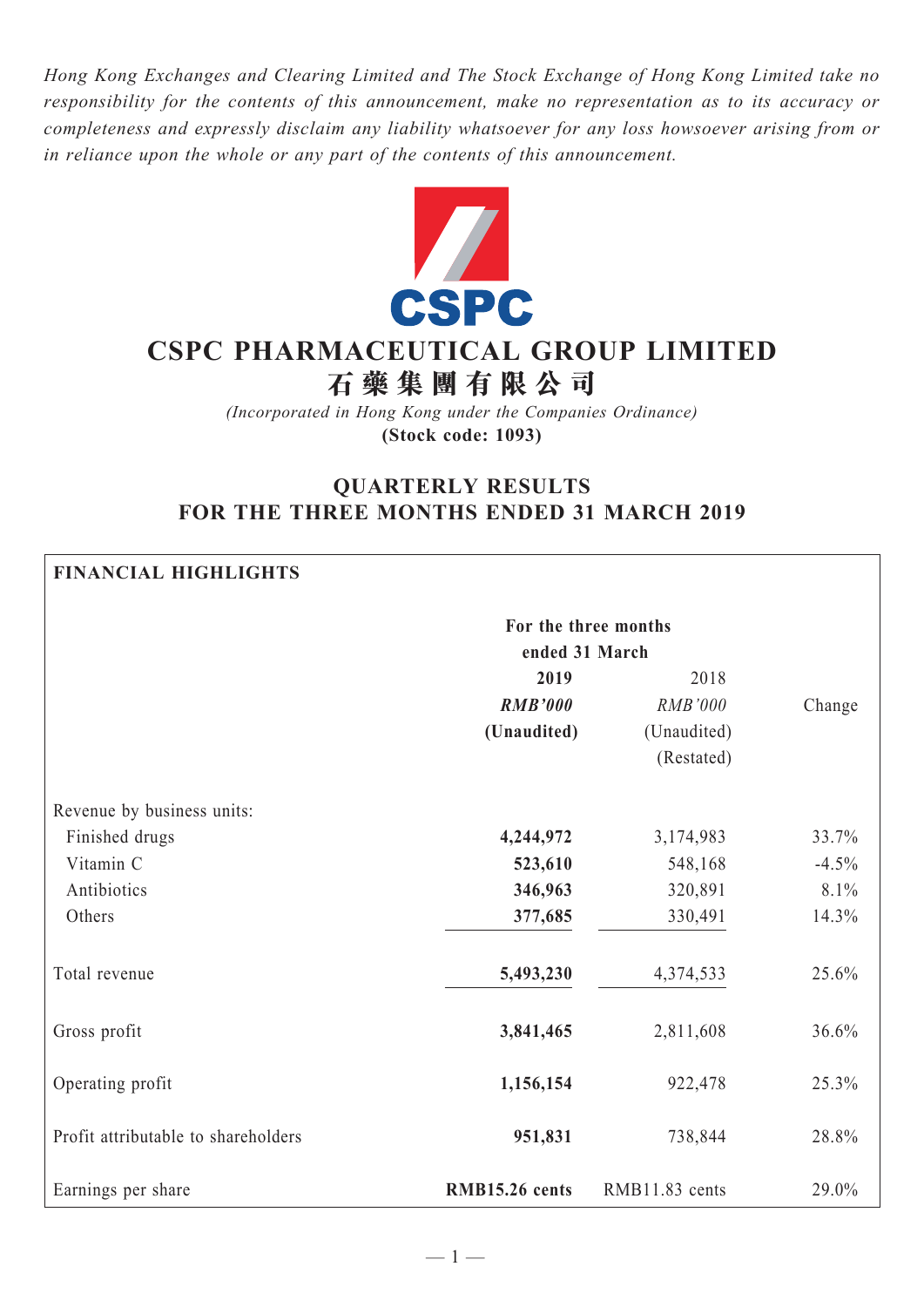The Board of Directors of CSPC Pharmaceutical Group Limited (the "Company") is pleased to announce the unaudited consolidated results of the Company and its subsidiaries (the "Group") for the three months ended 31 March 2019 as follows:

## **Condensed CONSOLIDATED STATEMENT OF PROFIT OR LOSS**

*For the three months ended 31 March 2019*

|                                               |                  | For the three months<br>ended 31 March |  |  |
|-----------------------------------------------|------------------|----------------------------------------|--|--|
|                                               | 2019             | 2018                                   |  |  |
|                                               | <b>RMB'000</b>   | <b>RMB'000</b>                         |  |  |
|                                               | (Unaudited)      | (Unaudited)                            |  |  |
|                                               |                  | (Restated)                             |  |  |
| Revenue                                       | 5,493,230        | 4,374,533                              |  |  |
| Cost of sales                                 | (1,651,765)      | (1, 562, 925)                          |  |  |
| Gross profit                                  | 3,841,465        | 2,811,608                              |  |  |
| Other income                                  | 31,533           | 39,441                                 |  |  |
| Other gains or losses, net                    | (10, 101)        | (4, 833)                               |  |  |
| Selling and distribution expenses             | (2,063,738)      | (1,477,331)                            |  |  |
| Administrative expenses                       | (175, 875)       | (177, 840)                             |  |  |
| Research and development expenses             | (461, 010)       | (260, 271)                             |  |  |
| Other expenses                                | (6, 120)         | (8,296)                                |  |  |
| Operating profit                              | 1,156,154        | 922,478                                |  |  |
| Finance costs                                 | (14, 274)        | (8, 829)                               |  |  |
| Share of results of joint ventures            | 15,741           | 8,176                                  |  |  |
| Profit before tax                             | 1,157,621        | 921,825                                |  |  |
| Income tax expense                            | (210, 460)       | (181, 371)                             |  |  |
| Profit for the period                         | 947,161          | 740,454                                |  |  |
| Profit (loss) for the period attributable to: |                  |                                        |  |  |
| Owners of the Company                         | 951,831          | 738,844                                |  |  |
| Non-controlling interests                     | (4,670)          | 1,610                                  |  |  |
|                                               | 947,161          | 740,454                                |  |  |
|                                               | <b>RMB</b> cents | RMB cents                              |  |  |
| Earnings per share                            | 15.26            | 11.83                                  |  |  |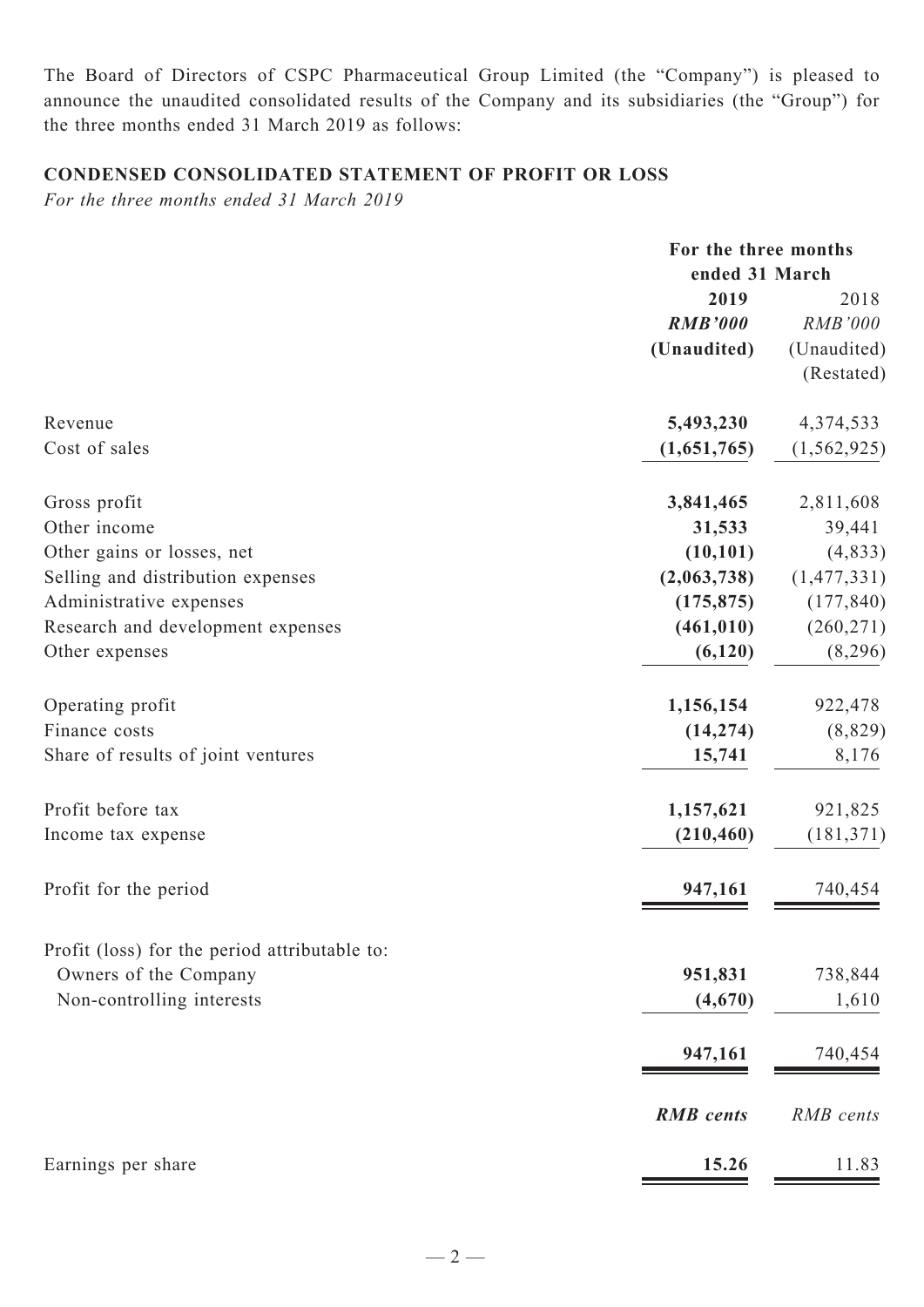# **CONDENSED CONSOLIDATED statement of Profit or Loss and Other comprehensive income**

*For the three months ended 31 March 2019*

|                                                               | For the three months |                |  |
|---------------------------------------------------------------|----------------------|----------------|--|
|                                                               | ended 31 march       |                |  |
|                                                               | 2019                 | 2018           |  |
|                                                               | <b>RMB'000</b>       | <b>RMB'000</b> |  |
|                                                               | (Unaudited)          | (Unaudited)    |  |
|                                                               |                      | (Restated)     |  |
| Profit for the period                                         | 947,161              | 740,454        |  |
| Other comprehensive (expense) income                          |                      |                |  |
| Item that may be reclassified subsequently to profit or loss: |                      |                |  |
| Exchange differences on translation of foreign subsidiaries   | 320                  | (1, 321)       |  |
| Item that will not be reclassified to profit or loss:         |                      |                |  |
| Fair value (loss) gain on investments in financial assets     |                      |                |  |
| measured at fair value through other comprehensive income     | (16,918)             | 9,041          |  |
| Other comprehensive (expense) income for the period, net of   |                      |                |  |
| income tax                                                    | (16, 598)            | 7,720          |  |
| Total comprehensive income for the period                     | 930,563              | 748,174        |  |
|                                                               |                      |                |  |
| Total comprehensive income for the period attributable to:    |                      |                |  |
| Owners of the Company                                         | 935,233              | 746,564        |  |
| Non-controlling interests                                     | (4,670)              | 1,610          |  |
|                                                               | 930,563              | 748,174        |  |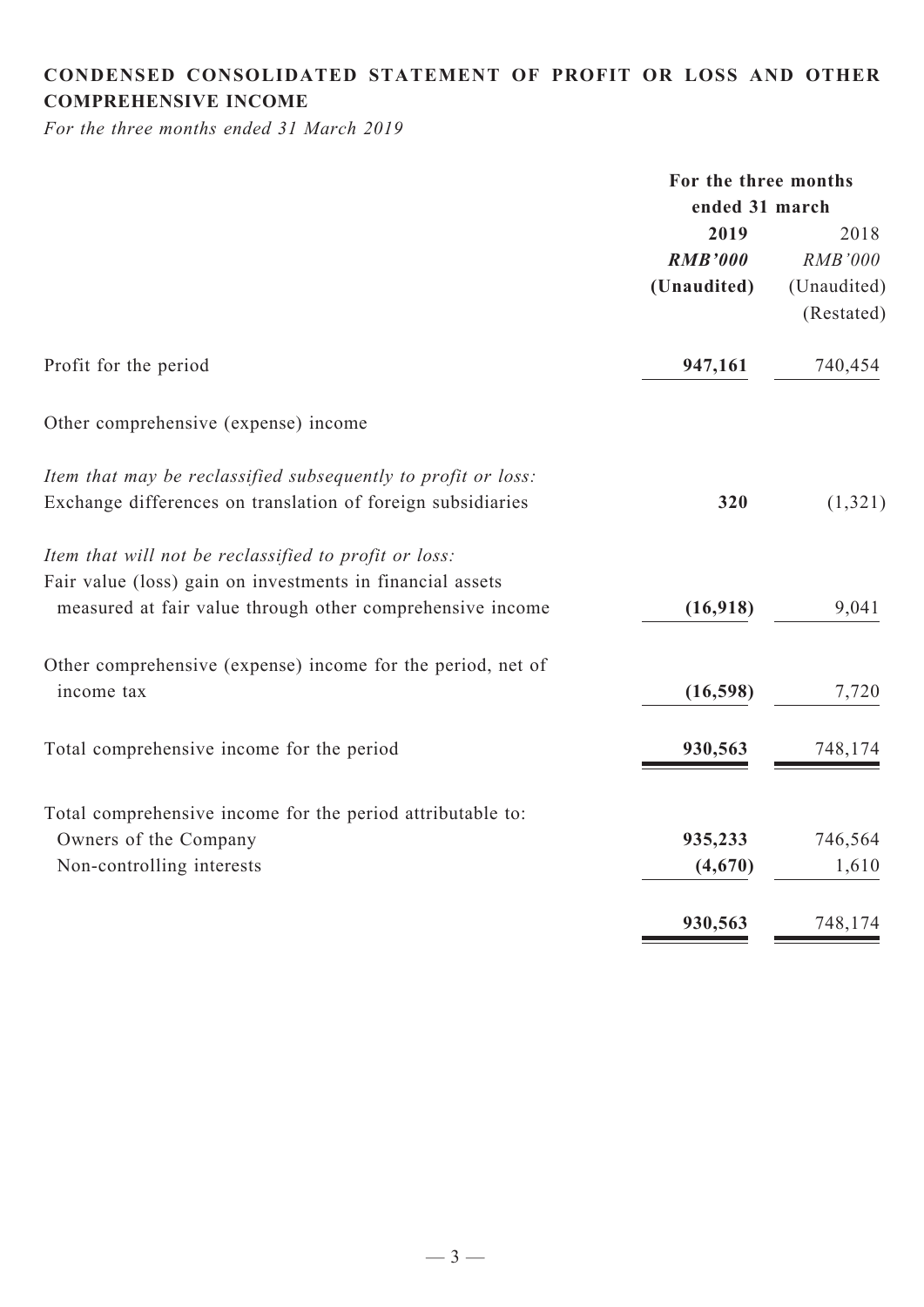#### **Notes:**

#### **1. Principal Accounting Policies**

The principal accounting policies used in the preparation of the financial data for the three months ended 31 March 2019 are consistent with those followed in the preparation of the Group's financial statements for the year ended 31 December 2018 except for the adoption of HKFRS 16 *Leases* (effective as of 1 January 2019) and the change in presentation currency for financial statements as described below.

The functional currency of the Company is Renminbi ("RMB") and the consolidated financial statements in prior financial years were presented in Hong Kong dollar ("HK\$"). In view of the fact that the Group's operation is mainly located in the PRC with transactions mainly denominated in RMB, the directors of the Company consider that it is more appropriate to use RMB in presenting the financial performance and financial position of the Group effective from 1 January 2019, and the comparative information has been restated to reflect the change in presentation currency to RMB accordingly.

For the purpose of presenting the comparative information in RMB, the assets and liabilities in the consolidated statement of financial position are translated into RMB using the closing exchange rate at the reporting date whereas income and expenses in the consolidated statement of profit or loss and other comprehensive income are translated using the average exchange rate during the reporting period.

#### **2. Profit for the Period**

|                                                                       | For the three months<br>ended 31 March |                           |
|-----------------------------------------------------------------------|----------------------------------------|---------------------------|
|                                                                       | 2019<br><b>RMB'000</b>                 | 2018<br><i>RMB'000</i>    |
|                                                                       | (Unaudited)                            | (Unaudited)<br>(Restated) |
| Profit for the period has been arrived at after charging (crediting): |                                        |                           |
| Amortisation of other intangible assets                               | 4,296                                  | 4,805                     |
| Amortisation of prepaid lease payments                                | 4,145                                  | 3,819                     |
| Depreciation of property, plant and equipment                         | 142,955                                | 137,640                   |
|                                                                       | 151,396                                | 146,264                   |
| Fair value changes on structured bank deposits                        |                                        |                           |
| (included in other gains or losses)                                   | (25,378)                               | (13,601)                  |
| Government grant income                                               | (15, 073)                              | (3,103)                   |
| Interest income                                                       | (15,208)                               | (19, 491)                 |
| Net foreign exchange loss (included in other gains or losses)         | 15,508                                 | 18,143                    |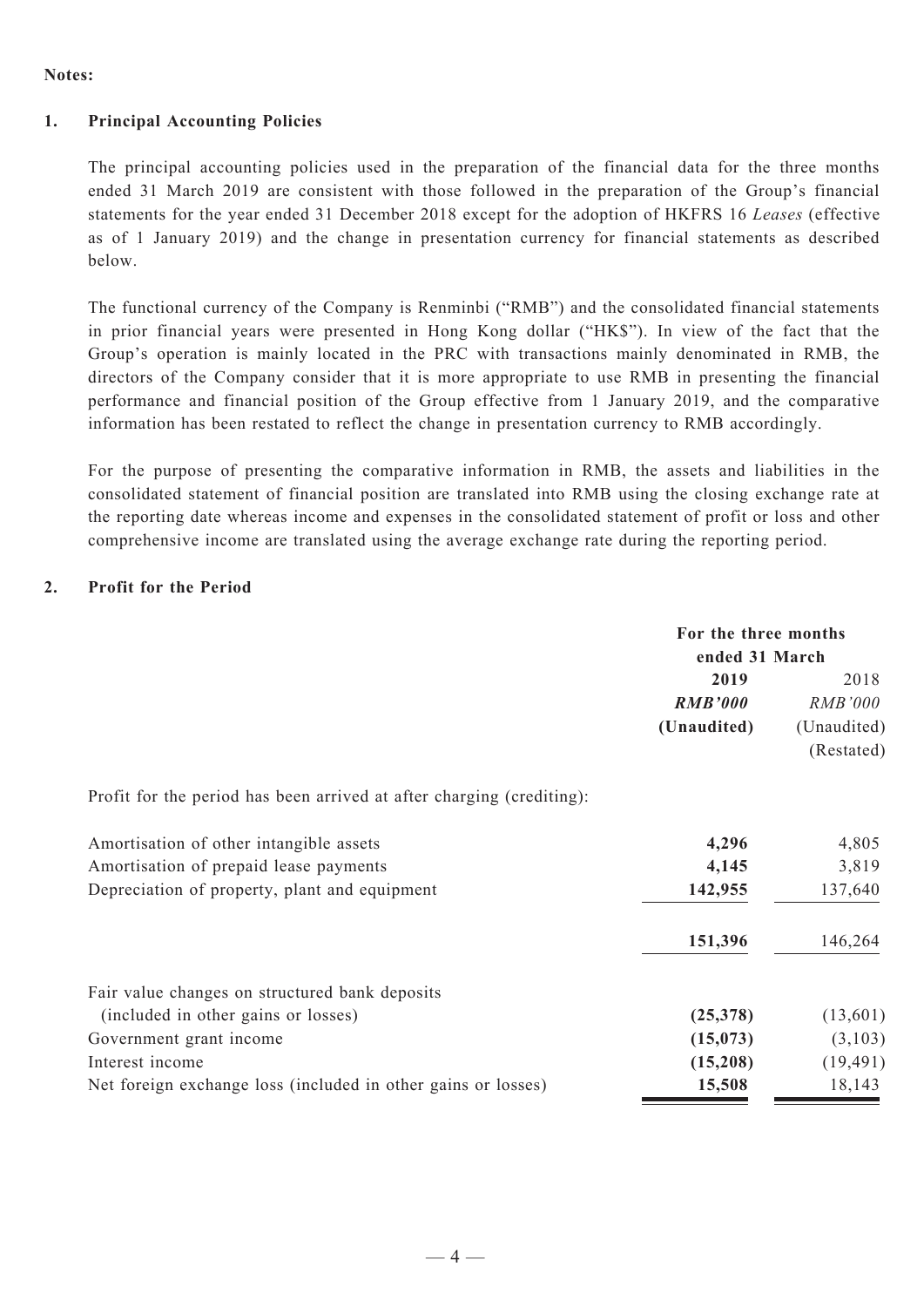#### **3. Earnings Per Share**

The calculation of earnings per share is based on profit attributable to owners of the Company of RMB951,831,000 (2018: RMB738,844,000) and on 6,236,338,403 shares in issue during the three months ended 31 March 2019 (2018: 6,243,018,403 shares).

No diluted earnings per share is presented as there was no potential ordinary shares in issue during both periods.

#### **4. Dividend**

The board of directors does not declare the payment of dividend for the three months ended 31 March 2019 (2018: Nil).

### **SEGMENT INFORMATION**

The Group's reportable segments under HKFRS 8 *Operating Segments* are as follows:

- (a) Finished Drugs research and development, manufacture and sale of pharmaceutical products;
- (b) Vitamin C manufacture and sale of vitamin C products in bulk form;
- (c) Antibiotics manufacture and sale of antibiotic products in bulk form;
- (d) Others manufacture and sale of functional food products (including caffeine additives and vitamin supplements), glucose products and provision of healthcare services.

Vitamin supplements are included as functional food products in the segment information for the period, where they were included as finished drugs in prior financial years. The comparative information have been restated to conform with current period's presentation.

The following is an analysis of the Group's revenue and results by reportable and operating segment.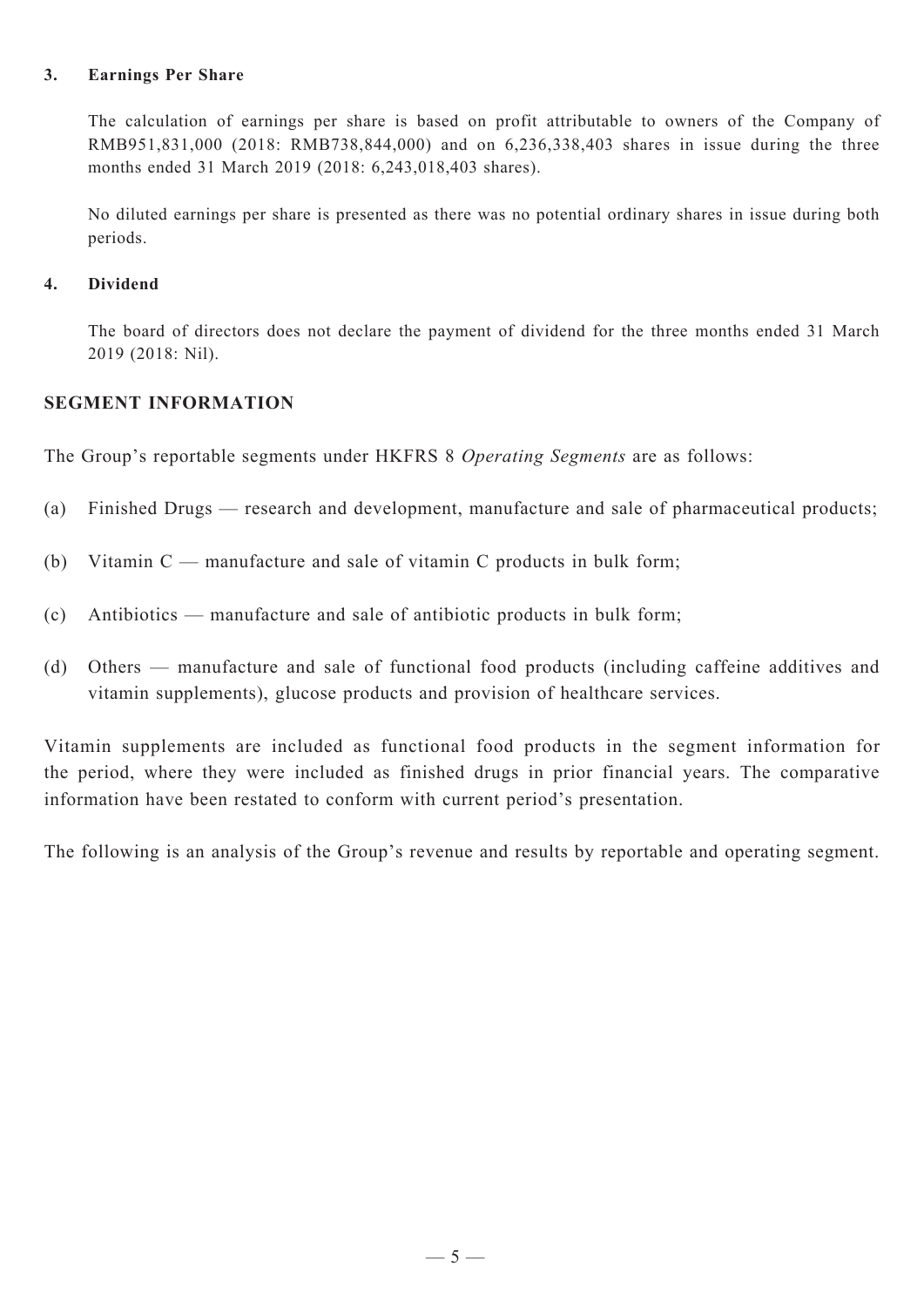# *For the three months ended 31 March 2019 (Unaudited):*

|                                    | Finished<br><b>Drugs</b><br><b>RMB'000</b> | Vitamin C<br><b>RMB'000</b> | <b>Antibiotics</b><br><b>RMB'000</b> | <b>Others</b><br><b>RMB'000</b> | Segment<br>Total<br><b>RMB'000</b> | <b>Eliminations</b><br><b>RMB'000</b> | Consolidated<br><b>RMB'000</b> |
|------------------------------------|--------------------------------------------|-----------------------------|--------------------------------------|---------------------------------|------------------------------------|---------------------------------------|--------------------------------|
| <b>SEGMENT REVENUE</b>             |                                            |                             |                                      |                                 |                                    |                                       |                                |
| External sales                     | 4,244,972                                  | 523,610                     | 346,963                              | 377,685                         | 5,493,230                          |                                       | 5,493,230                      |
| Inter-segment sales                |                                            | 559                         | 14,408                               | 987                             | 15,954                             | (15,954)                              |                                |
| <b>TOTAL REVENUE</b>               | 4,244,972                                  | 524,169                     | 361,371                              | 378,672                         | 5,509,184                          | (15,954)                              | 5,493,230                      |
| <b>SEGMENT PROFIT</b>              | 913,063                                    | 165,615                     | 25,314                               | 57,520                          | 1,161,512                          |                                       | 1,161,512                      |
| Unallocated income                 |                                            |                             |                                      |                                 |                                    |                                       | 40,586                         |
| Unallocated expenses               |                                            |                             |                                      |                                 |                                    |                                       | (45, 944)                      |
|                                    |                                            |                             |                                      |                                 |                                    |                                       |                                |
| Operating profit                   |                                            |                             |                                      |                                 |                                    |                                       | 1,156,154                      |
| Finance costs                      |                                            |                             |                                      |                                 |                                    |                                       | (14, 274)                      |
| Share of results of joint ventures |                                            |                             |                                      |                                 |                                    |                                       | 15,741                         |
| Profit before tax                  |                                            |                             |                                      |                                 |                                    |                                       | 1,157,621                      |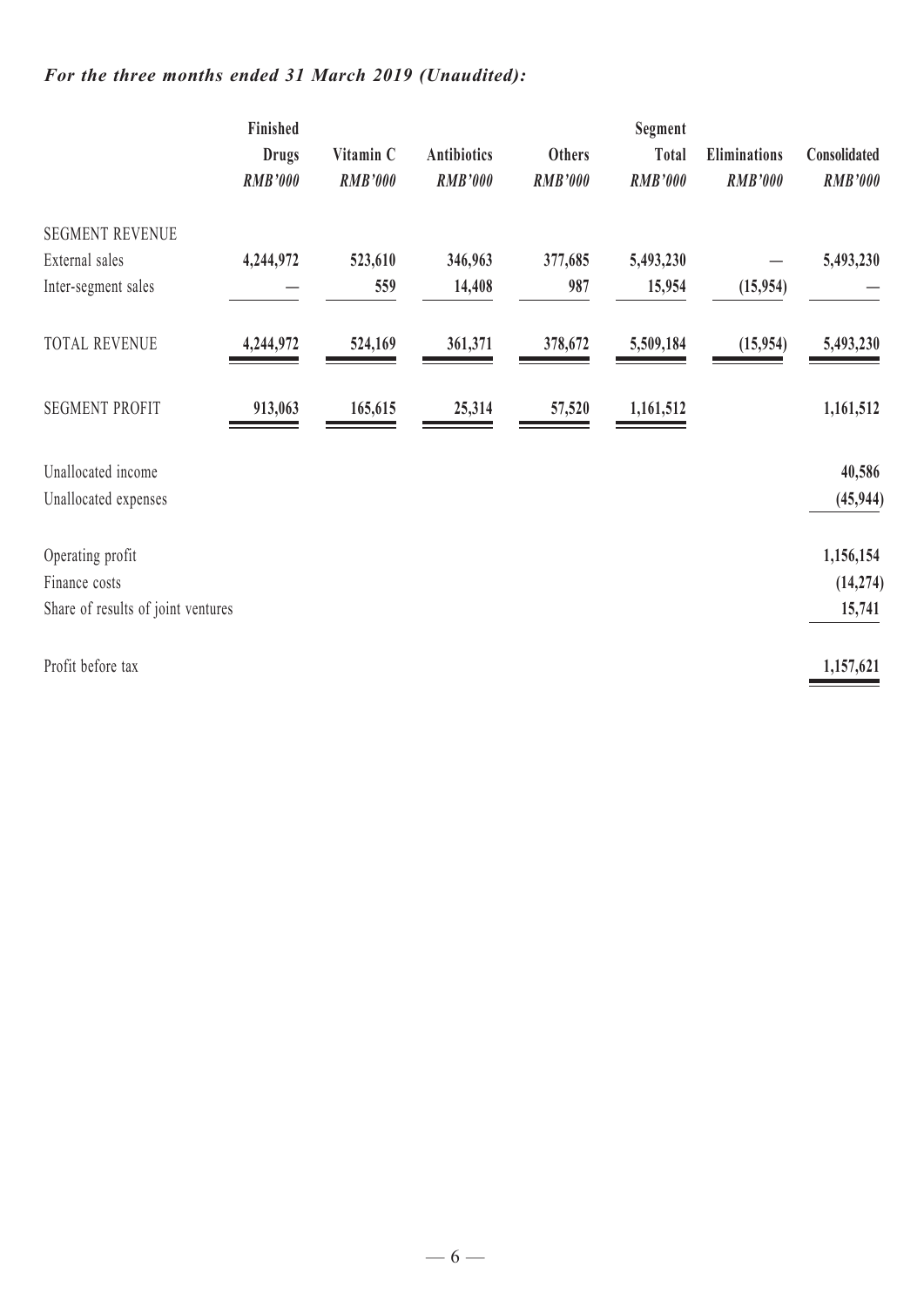### *For the three months ended 31 March 2018 (Unaudited)(Restated):*

|                                    | Finished  |           |             |         | Segment   |              |              |
|------------------------------------|-----------|-----------|-------------|---------|-----------|--------------|--------------|
|                                    | Drugs     | Vitamin C | Antibiotics | Others  | Total     | Eliminations | Consolidated |
|                                    | RMB'000   | RMB'000   | RMB'000     | RMB'000 | RMB'000   | RMB'000      | RMB'000      |
| <b>SEGMENT REVENUE</b>             |           |           |             |         |           |              |              |
| External sales                     | 3,174,983 | 548,168   | 320,891     | 330,491 | 4,374,533 |              | 4,374,533    |
| Inter-segment sales                |           | 13,979    | 24,085      | 1,210   | 39,274    | (39, 274)    |              |
| <b>TOTAL REVENUE</b>               | 3,174,983 | 562,147   | 344,976     | 331,701 | 4,413,807 | (39, 274)    | 4,374,533    |
| <b>SEGMENT PROFIT</b>              | 620,901   | 210,716   | 28,128      | 70,459  | 930,204   |              | 930,204      |
| Unallocated income                 |           |           |             |         |           |              | 25,132       |
| Unallocated expenses               |           |           |             |         |           |              | (32, 858)    |
| Operating profit                   |           |           |             |         |           |              | 922,478      |
| Finance costs                      |           |           |             |         |           |              | (8, 829)     |
| Share of results of joint ventures |           |           |             |         |           |              | 8,176        |
| Profit before tax                  |           |           |             |         |           |              | 921,825      |

Segment profit represents the profit earned by each segment without allocation of interest income, fair value changes on structured bank deposits, finance costs, central administrative expenses and share of results of joint ventures. This is the measure reported to the chief operating decision maker for the purposes of resources allocation and performance assessment.

Inter-segment sales are charged at prevailing market rates.